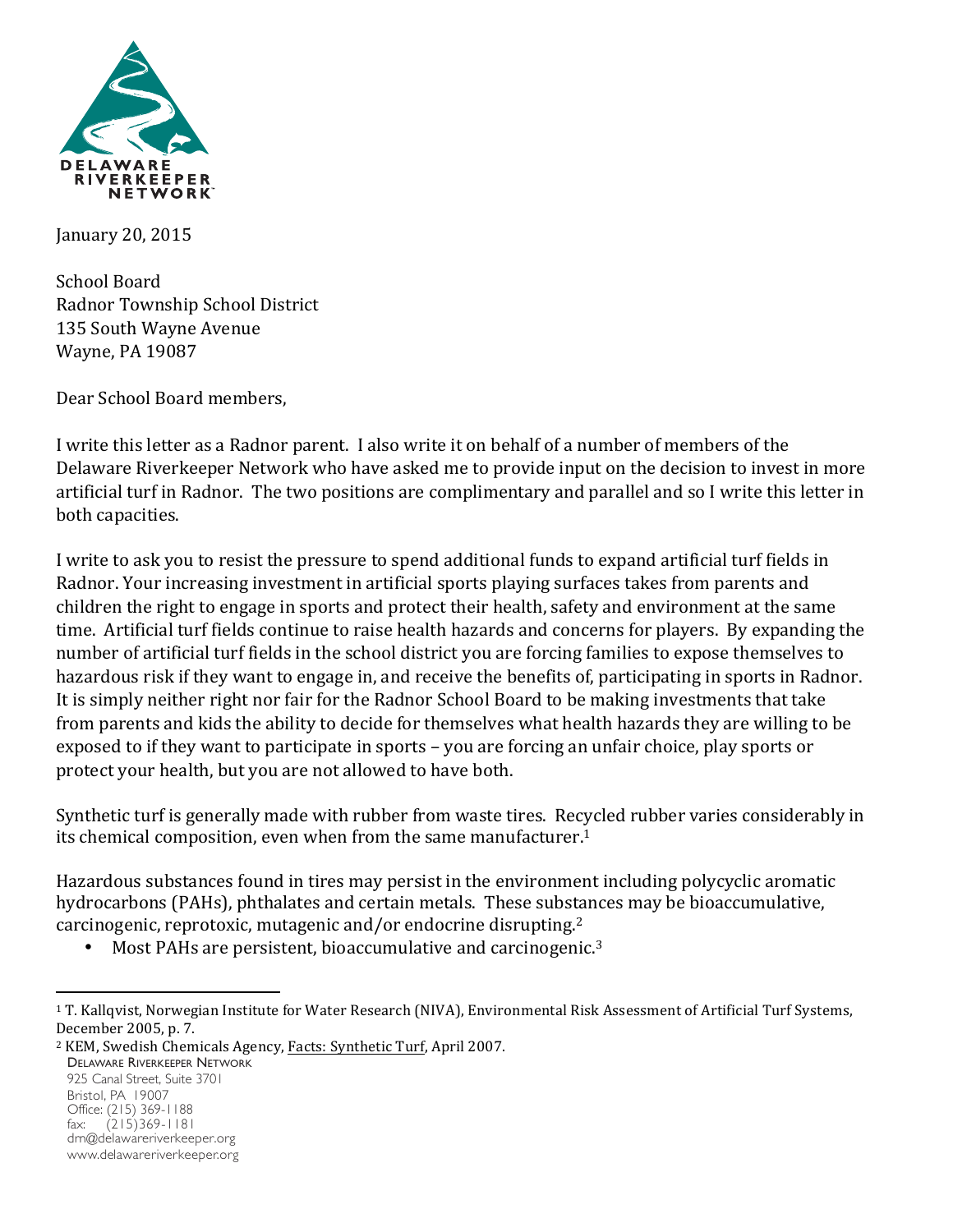- Phthalates are generally used as solvents and plasticisers in plastics. Phthalates are not chemically bound to the rubber and as a result can leach from the infill material.<sup>4</sup>
- Phenols likewise are not chemically bound to the rubber and so can leach. Phenols too are persistent and bioaccumulative and can have long-term effects on the environment.<sup>5</sup>
- Among the metals found in tires that may be of concern are zinc, lead, copper, chromium and cadmium. While zinc and copper are essential for living organisms, when absorbed at high levels they become harmful. Lead can affect reproduction, development of the nervous system leading to poor cognitive development, and is a particular threat to fetuses and young children. Chromium is carcinogenic and mutagenic. Cadmium is toxic to humans and if taken in can contribute to poor liver and kidney function, as well as osteoporosis. <sup>6</sup>

## The environmental implications of artificial turf continues to be unsettled.

I have written previously about the potential for environmental impacts from artificial turf. Unfortunately there has not been much progress in the research necessary to settle the questions one way or another about the potential for environmental harm. When the school district decided to construct artificial turf fields at the high school it did so with a commitment that it would try to conduct its own research to help advance the need for finding answers to this question by carrying forth its own monitoring effort on the impacts of its installed fields. But the commitment to create a committee and conduct this research was never honored. And so the questions about environmental impacts of artificial turf remain.

The research into potential health affects from artificial turf has seen some advancement. New analysis by the scientific community and regulatory agencies support the need for continuing concern regarding the health impacts of artificial turf. Given that children are much more susceptible to the adverse impacts of chemical exposures and excessive temperatures, this research makes clear that you have an obligation not to invest in any more turf at this time.

(A summary of my previous comments on the research into environmental impacts of artificial turf is provided below.)

### **Excessive heat continues to be a primary concern for those that play on artificial turf.**

Extreme heat is a health concern – high surface temperatures found on artificial turf fields can contribute to physiological stress and cause "serious heat-related illnesses".<sup>7</sup> Heat stress, heat stroke and burns are all of concern. In fact, the "New York City Department of Health and Mental Hygiene recognizes excessive surface temperatures as the most important health concern associated with infilled synthetic turf." <sup>8</sup> Studies document that the surface temperature on artificial turf is dramatically increased as compared to surrounding land uses including asphalt – so much so that it is a genuine health threat for players.

Page 2 of 11

<sup>&</sup>lt;sup>3</sup> KEM, Swedish Chemicals Agency, Facts: Synthetic Turf, April 2007.

<sup>&</sup>lt;sup>4</sup> KEM, Swedish Chemicals Agency, Facts: Synthetic Turf, April 2007.

<sup>&</sup>lt;sup>5</sup> KEM, Swedish Chemicals Agency, Facts: Synthetic Turf, April 2007.

<sup>&</sup>lt;sup>6</sup> KEM, Swedish Chemicals Agency, Facts: Synthetic Turf, April 2007.

 $^7$  T.J. Serensits, A.S. McNitt, D.M. Petrunak; Human health issues on synthetic turf in the USA, Dept of Crop and Soil Sciences, The Pennsylvania State University, IMechE Vol 225 Part P: J. Sports Engineering & Technology, Jan 6, 2011. <sup>8</sup> T.J. Serensits, A.S. McNitt, D.M. Petrunak; Human health issues on synthetic turf in the USA, Dept of Crop and Soil Sciences, The Pennsylvania State University, IMechE Vol 225 Part P: J. Sports Engineering & Technology, Jan 6, 2011.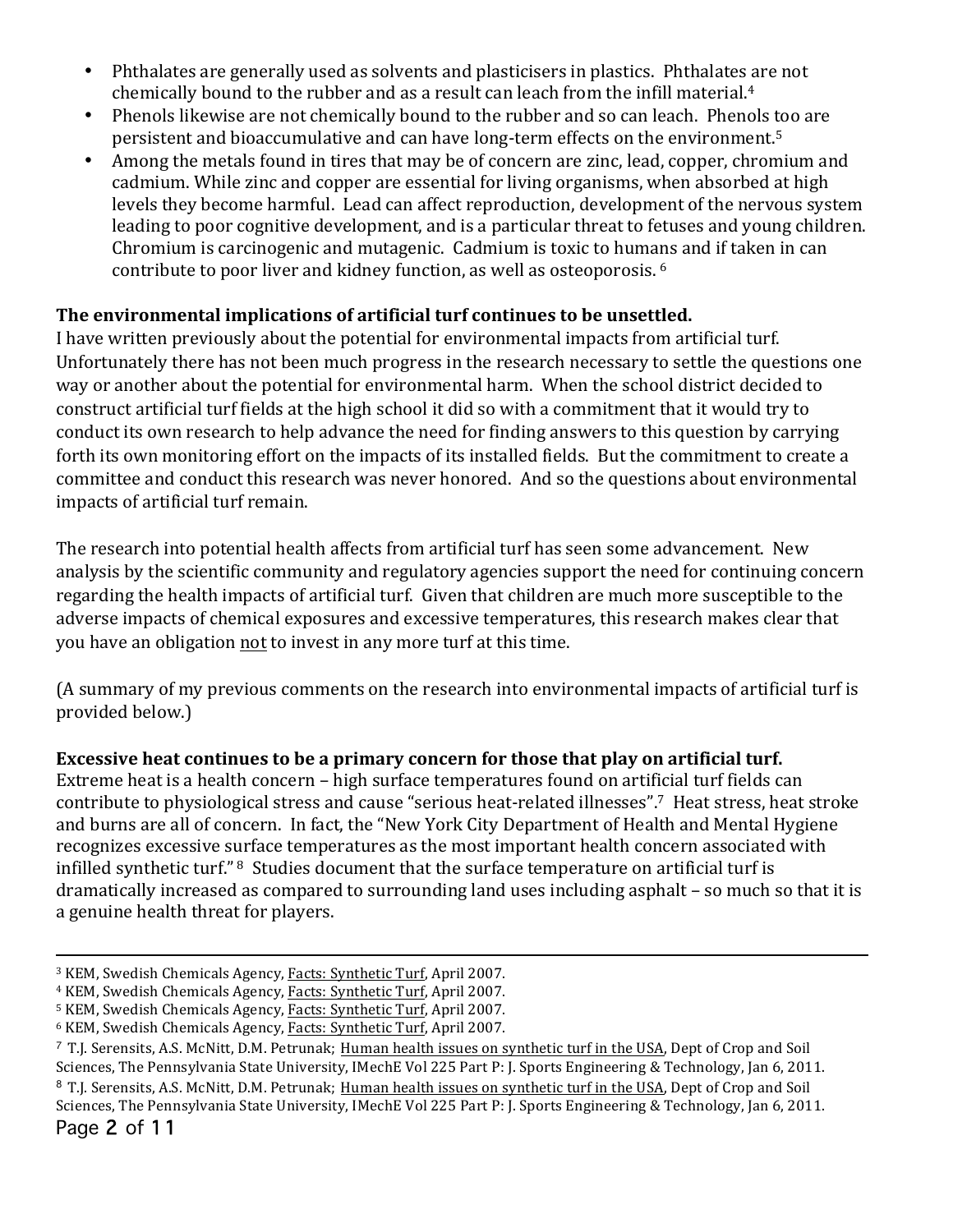Concerns regarding the excessive temperatures range from the implications for players who are already exerting themselves playing in such excessively high temperatures, to the implications for burns when players or pedestrians come into contact with the hot surfaces, to the implications for small children who may come into contact with the extremely hot surfaces during non-sporting events. Research has also concluded that the "heat transfer from the surface to the sole of the individual's foot" could contribute to physiological stress of players. 9

In a 2002 study it was found that "the surface temperature of the synthetic turf was 37° F higher than asphalt and  $86.5^\circ$  F hotter than natural turf." 10 A study published in the Journal of Health and Physical Education and Recreation showed "surface temperatures as much as 95 to 140 degrees Fahrenheit higher on synthetic turf than natural turf grass when exposed to sunlight." <sup>11</sup> Random sampling at Brigham Young University identified temperatures ranging from 117.38 to 157 degrees on artificial turf while neighboring natural grass areas were in the range of 78.19 to 88.5 degrees Fahrenheit. "Two inches below the synthetic turf surface was 28.5° F hotter than natural turf at the surface."<sup>12</sup> Another study comparing temperatures on artificial turf temperatures with air temperature found that artificial turf ranged from 58 to 75 degrees hotter than measured air temperature.<sup>13</sup> And yet another study considering found ranges of 155.3 to 173.4 degrees on the turf fields when air temperatures were in the 76 degree range; and 104.2 to 159.3 degrees when air temperatures were in the  $77$  degree range.  $14$ 

Research has not found good solutions for the excessive heat levels of turf. Irrigation of excessively hot artificial turf surfaces only provides cooling benefits for about 20 minutes. <sup>15</sup> While irrigation provides cooling for the synthetic turf, in one seminal study lowering the temperature from  $174^{\circ}$  F to  $85^\circ$  F, after only 5 minutes the temperature quickly rose again to  $120^\circ$ F; after 20 minutes it rose to  $164^{\circ}$ F.<sup>16</sup> In another important body of work by Penn State, it was found again that irrigation is only successful in reducing temperatures for about 20 minutes, with a rebound to within 10 degrees of the pre-irrigation temperature within 3 hours.  $17$  The use of white crumb rubber as the infill does not resolve the heat issue. <sup>18</sup> In fact, according to Penn State as part of a study which looked at various color options for infill and temperature, "[w]hile marketing materials may claim lower surface temperatures, no scientific reports exist that substantiate such claims."<sup>19</sup>

<sup>&</sup>lt;sup>9</sup> T.J. Serensits, A.S. McNitt, D.M. Petrunak; Human health issues on synthetic turf in the USA, Dept of Crop and Soil Sciences, The Pennsylvania State University, IMechE Vol 225 Part P: J. Sports Engineering & Technology, Jan 6, 2011. <sup>10</sup> Dr. C. Frank Williams and Dr. Gilbert E. Pulley, Synthetic Surface Heat Studies, Brigham Young University.

<sup>&</sup>lt;sup>11</sup> SportsTurf Managers Association, A Guide to Synthetic and natural Turfgrass for Sports Fields, Selection, Construction and Maintenance Considerations.

<sup>&</sup>lt;sup>12</sup> Dr. C. Frank Williams and Dr. Gilbert E. Pulley, Synthetic Surface Heat Studies, Brigham Young University. <sup>13</sup> T. Sciacca, The Thermal Physics of Artificial Turf, January 2008.

<sup>&</sup>lt;sup>14</sup> Penn State's Center for Sports Surface Research, Synthetic Turf Heat Evaluation – Progress Report, January 2012. <sup>15</sup> T.J. Serensits, A.S. McNitt, D.M. Petrunak; Human health issues on synthetic turf in the USA, Dept of Crop and Soil Sciences, The Pennsylvania State University, IMechE Vol 225 Part P: J. Sports Engineering & Technology, Jan 6, 2011. <sup>16</sup> Dr. C. Frank Williams and Dr. Gilbert E. Pulley, Synthetic Surface Heat Studies, Brigham Young University. <sup>17</sup> T.J. Serensits, A.S. McNitt, D.M. Petrunak; Human health issues on synthetic turf in the USA, Dept of Crop and Soil Sciences, The Pennsylvania State University, IMechE Vol 225 Part P: J. Sports Engineering & Technology, Jan 6, 2011. <sup>18</sup> T.J. Serensits, A.S. McNitt, D.M. Petrunak; Human health issues on synthetic turf in the USA, Dept of Crop and Soil

Sciences, The Pennsylvania State University, IMechE Vol 225 Part P: J. Sports Engineering & Technology, Jan 6, 2011. <sup>19</sup> Penn State's Center for Sports Surface Research, Synthetic Turf Heat Evaluation – Progress Report, January 2012.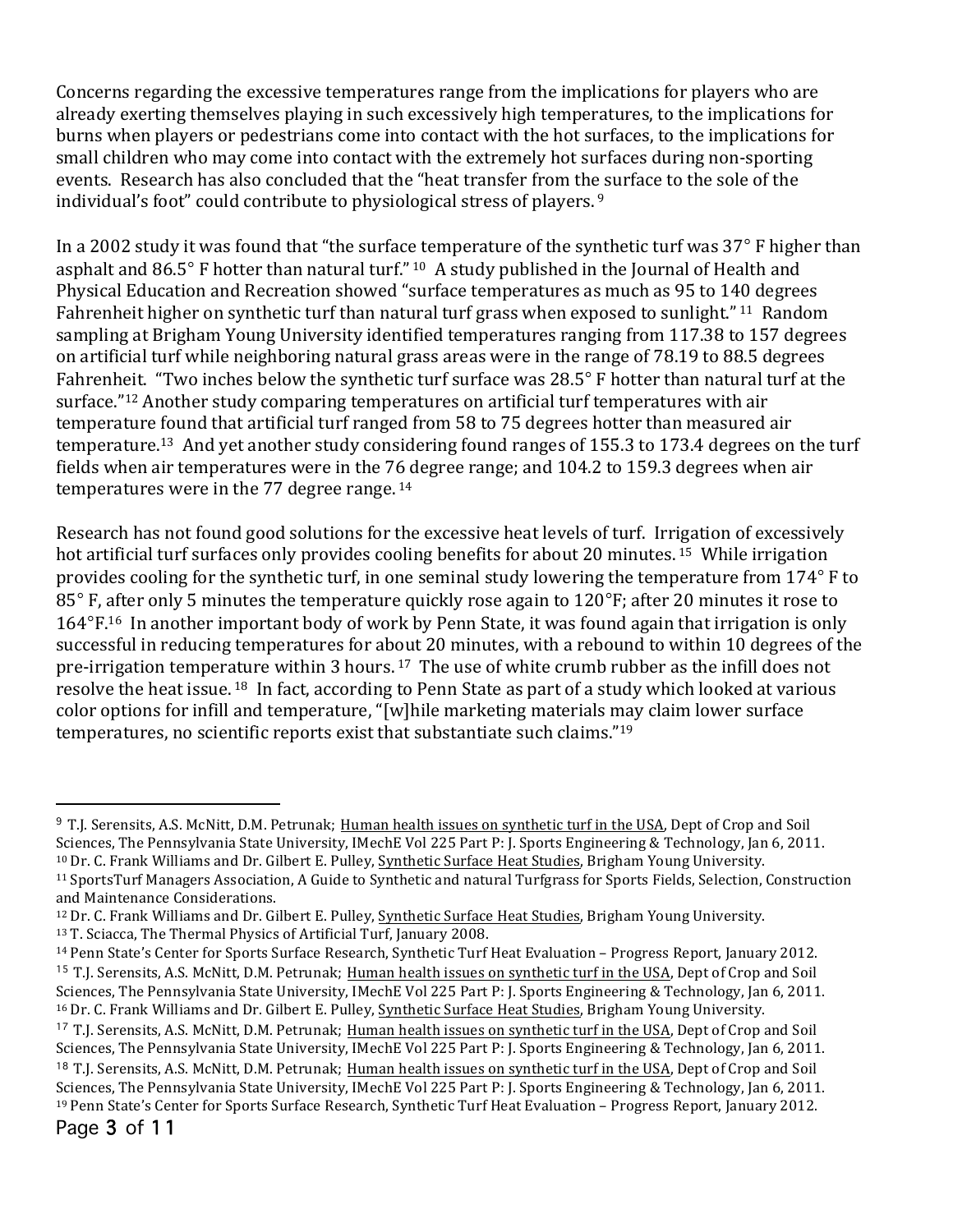Natural grass, by comparison, provides a natural cooling affect and helps to dissipate heat from neighboring developed areas.<sup>20</sup> "The temperature of natural grass rarely rises above 85 degrees Fahrenheit, regardless of air temperature."<sup>21</sup>

The heat impacts of artificial turf need to be considered in the context of today's changing climate. Global climate change is expected to dramatically increase the number of days over 100 degrees communities in our region experience. Depending on how aggressively global warming gasses are reduced in coming years, communities nearby Philadelphia will begin to experience in the range of 10 days (in lower emission scenarios) to 30 days (if higher emission scenarios continue to prevail) over 100 degrees.<sup>22</sup> By later in this century seasonable temperatures are projected to rise 6°F to 14°F in summer (depending again on emission reductions achieved in the future). <sup>23</sup> Educators and decisionmakers selecting artificial turf based on its long-term viability and community impacts should consider the affect of global climate change to magnify the heat impacts of artificial turf.

## The impacts of inhalation or ingestion of chemicals as the result of playing turf continues to be a concern for those playing on artificial turf.

Direct human exposure to the hazardous substances contained in the rubber in-fill of artificial turf is believed to occur via three pathways: inhalation, skin contact, and/or ingestion including by children who come into contact with the material.<sup>24</sup>

In 2011, research conducted for the New Jersey Department of Environmental Protection began investigation into the potential for players on artificial turf fields to be exposed to lead, chromium, arsenic and cadmium as a respirable/inhalable aerosol.<sup>25</sup> In air samples collected from the turf during various levels of activity, researchers detected arsenic, cadmium, chromium and lead, all metals with known human toxicity. <sup>26</sup> "The findings of this study, although limited in scope, raise some concerns with regard to the potential hazards that may exist for individuals and in particular children who engage in sports activities on artificial turf fields."  $27$  The research demonstrated that activity by players on the fields could suspend contaminated particulates into the air that could be inhaled. "The findings show that both inhalable PM [particulate matter], as well as inhalable lead (when present) are resuspended from even minor physical activity on an artificial surface. These data therefore indicates that human exposure from lead-containing artificial turf fields is not just limited to

<sup>&</sup>lt;sup>20</sup> James B. Beard & Robert L. Green, The Role of Turfgrasses in Environmental Protection and Their Benefits to Humans, J. Environ Qual. 23:452-460 (1994).

<sup>&</sup>lt;sup>21</sup> SportsTurf Managers Association, A Guide to Synthetic and natural Turfgrass for Sports Fields, Selection, Construction and Maintenance Considerations.

<sup>&</sup>lt;sup>22</sup> Union of Concerned Scientists, Confronting Climate Change in the U.S. Northeast  $\bullet$  New Jersey, 2007.

<sup>&</sup>lt;sup>23</sup> Union of Concerned Scientists, Confronting Climate Change in the U.S. Northeast  $\bullet$  New Jersey, 2007.

<sup>&</sup>lt;sup>24</sup> Environment & Human Health, Inc., Artificial Turf, Exposures to Ground-Up Rubber Tires, 2007.

<sup>&</sup>lt;sup>25</sup> S.L. Shalat, Sc.D., "An Evaluation of Potential Exposures to Lead and Other Metals as the Result of Aerosolized Particulate Matter from Artificial Turf Playing Fields, Final Report", submitted to NJ Department of Environmental Protection, July 14, 2011.

<sup>&</sup>lt;sup>26</sup> S.L. Shalat, Sc.D., "An Evaluation of Potential Exposures to Lead and Other Metals as the Result of Aerosolized Particulate Matter from Artificial Turf Playing Fields, Final Report", submitted to NJ Department of Environmental Protection, July 14, 2011.

<sup>27</sup> S.L. Shalat, Sc.D., "An Evaluation of Potential Exposures to Lead and Other Metals as the Result of Aerosolized Particulate Matter from Artificial Turf Playing Fields, Final Report", submitted to NJ Department of Environmental Protection, July 14, 2011.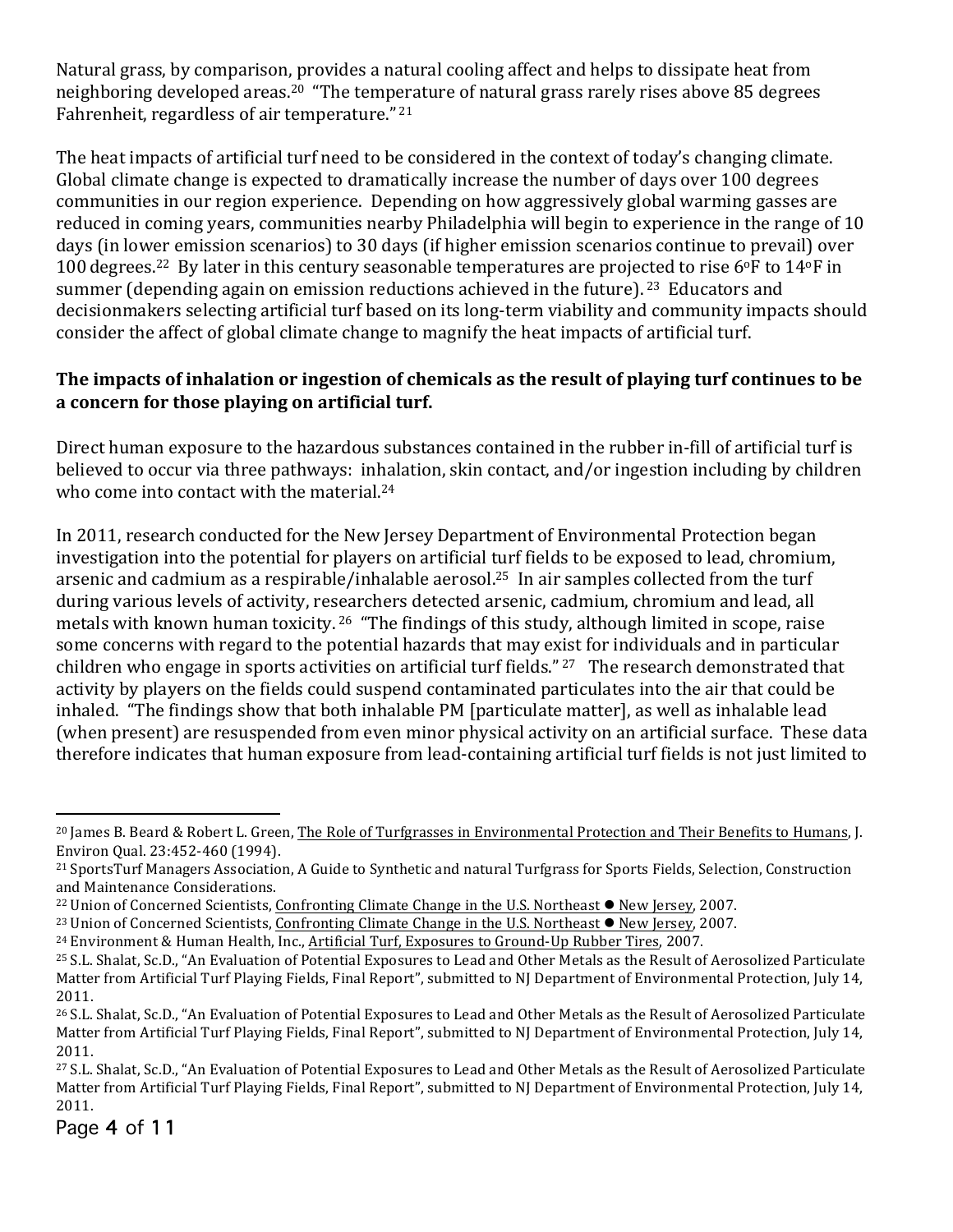dermal, but also to inhalation route of exposure." <sup>28</sup> The three potential avenues for lead from artificial turf are the blades of artificial grass, the pigment used for the field markings and lines, and the infill material. Even studies that have not found exposure levels to lead high enough to be of concern in the context of the study conducted are careful to point out: "some health scientists believe that *any* Pb [lead] is harmful to children's neurocognitive development, and that *no* new Pb should be added to their surroundings"<sup>29</sup> and that "...physicians should be aware of synthetic turf as pone potential source of exposure for young children. Health officials investigating elevated blood lead in children should also be aware of synthetic turf as a potential source of lead exposure."30

Furthermore, a 2008 study that looked at a variety of contaminants associated with artificial turf did find that the lead present in the rubber granules, while at low levels, was "highly bioaccessible" to synthetic gastric fluid used in in their research. This study also found a "slightly worrisome" level of chromium in an artificial turf fiber sample and "high bioaccessible fractions of lead in both synthetic gastric and intestinal fluids.<sup>31</sup>

In October 2006 and January 2007, respectively, two sites in New York where synthetic turf has been used (the large, 3 year old, Parade Ground in Brooklyn; the relatively small 5 month old Sara D. Roosevelt Park in Manhattan) were analyzed. This testing found PAHs at hazardous levels (as per New York standards) at each of the sites. At both sites dibenzo (a.h)anthracene, a probable human carcinogen, was found at hazardous levels, with two other PAH forms, both possible human carcinogens, found at hazardous levels at the Parade Ground site. A 2008 study also found that the rubber granules found in artificial turf fields had PAH levels above health-based soil standards, that there was "low" but not "no" bioaccessibility, and that while levels appear to decline over time this can be altered by the fact that new rubber can be added periodically to compensate for the loss of infill material.<sup>32</sup> Additional research is needed into the pathways by which these substances may be absorbed into the bodies of children and athletes via skin contact, ingestion or other pathways<sup>33</sup> - but the need for additional research does not displace the concerns raised by these findings.

A study by the California Office of Environmental Health Hazard Assessment (OEHHA) summarized 46 studies that identified 49 chemicals which are released from tire crumb. Of the 49, "seven of the chemicals leached from tire shreds were carcinogens. OEHHA calculated a cancer risk of 1.2 in 10 million based on a *one-time* ingestion of the tire crumb rubber over a lifetime."<sup>34</sup> While there are

<sup>&</sup>lt;sup>28</sup> S.L. Shalat, Sc.D., "An Evaluation of Potential Exposures to Lead and Other Metals as the Result of Aerosolized Particulate Matter from Artificial Turf Playing Fields, Final Report", submitted to NJ Department of Environmental Protection, July 14, 2011.

 $29$  J. Zhang, I. Han, L. Zhang, W. Crain, "Hazardous Chemicals in synthetic turf materials and their bioaccessibility in digestive fluids," Iournal of Exposure Science and Environmental Epidemiology (2008)

<sup>30</sup> G. Van Ulirsch et. al, Evaluating and Regulating Lead in Synthetic Turf, Commentary, Environmental Health Perspectives, Vol 118, No. 10, Oct. 2010.

<sup>31</sup> J. Zhang, I. Han, L. Zhang, W. Crain, "Hazardous Chemicals in synthetic turf materials and their bioaccessibility in digestive fluids," Journal of Exposure Science and Environmental Epidemiology (2008)

 $32$  J. Zhang, I. Han, L. Zhang, W. Crain, "Hazardous Chemicals in synthetic turf materials and their bioaccessibility in digestive fluids," Journal of Exposure Science and Environmental Epidemiology (2008)

<sup>33</sup> Rachel's' Democracy & Health News #992, Hazardous Chemicals in Synthetic Turf, Follow-up Analyses, April 12, 2007. 34 Environment & Human Health, Inc., Artificial Turf, Exposures to Ground-Up Rubber Tires, 2007 citing California Office of Environmental Health Hazard Assessment (OEHHA), Evaluation of Health Effects of Recycled Waste Tires in Playground and Track Products, January, 2007.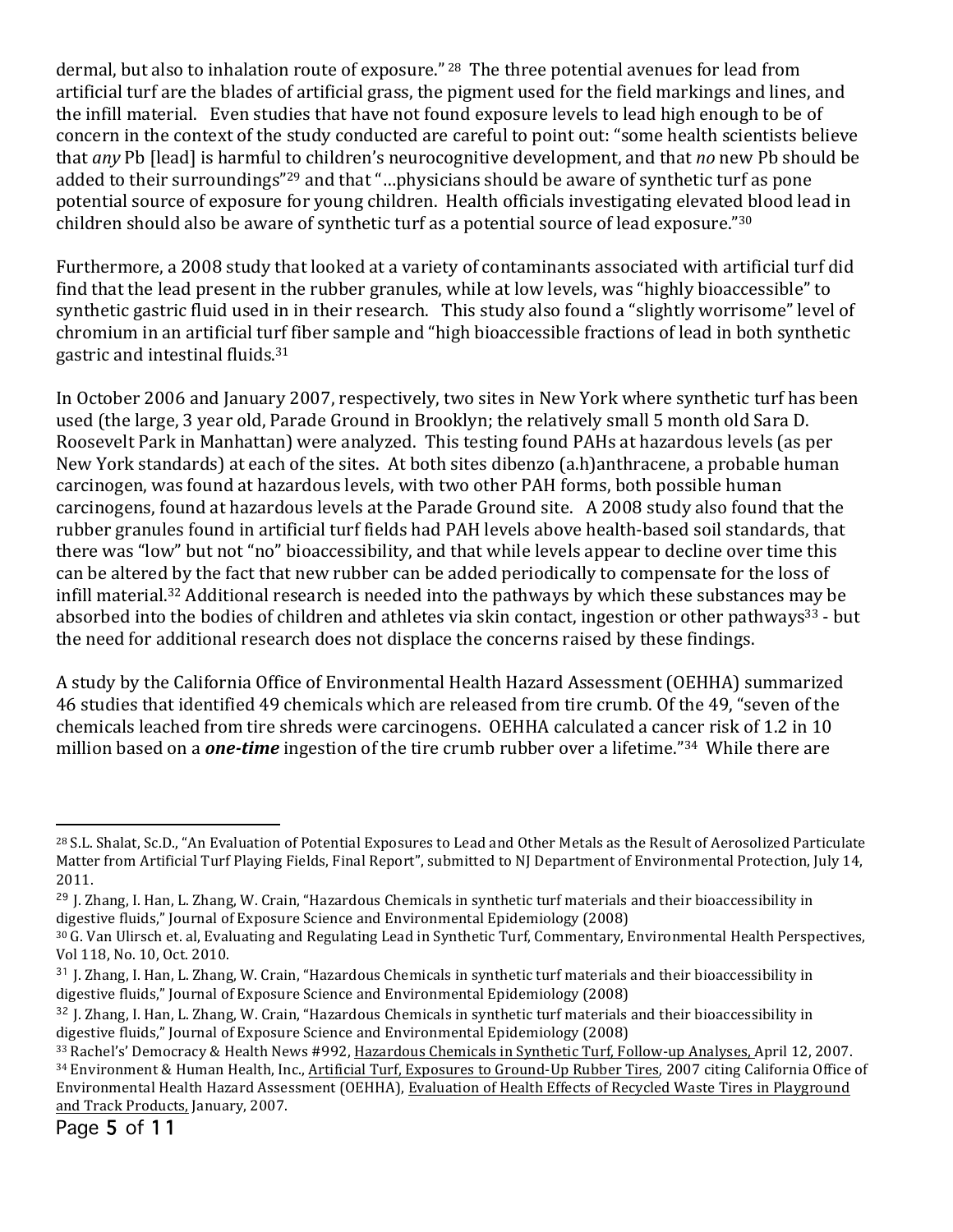limited studies which assert that recycled tire crumb are stable in the gastrointestinal tract and that therefore this is not a pathway for exposure, there are other studies which contradict these findings.<sup>35</sup>

Concerns have been raised about the potential implications of recycled tire in-fill for individuals with latex allergies and that inhalation could result in a systemic response, as opposed to a contact response.36 

While, "the status of the information about human exposures to recycled tire crumb rubber in-fill ... is not sufficient to determine the safety of the use of the product in situations that involve continuous episodes of human exposure;" 37 "the available information is sufficient and strong enough to raise plausible questions with respect to acute toxicity for susceptible persons, and for cancer risks."38

Chrysene, a PAH and carcinogen, was found to be ingested as the result of hand-to-surface-to-mouth transfer from playground surfaces made with recycled tires. Assuming playground use for an 11 year period (from age 1 to 12) there was found to be an increased cancer risk of 2.9 in one million  $(2.9 \text{ X } 10^{-6})$ . This risk is greater than the general cancer risk gauge of one in one million  $(1X10^{-6})$ .<sup>39</sup> This research would seem to suggest that repeat exposure over time to the chemicals released from artificial turf increases the associated increase in cancer risk.

The hot temperatures are also a concern for exposing players to dangerous toxins. As well explained by a well cited petition to the Consumer Product Safety Commission for rulemaking: "When tires are shredded and pulverized, their surface area increases exponentially, as does the particulate and gas yield from the tire material. Since tires are made of very harmful materials, including 24 gases found to be harmful to humans, carbon black, (a carcinogen which makes up 30% of tires), latex, benzothiazoles, phthalates, lead, mercury, cadmium, zinc and many other known toxins, when the fields heat up, they become increasingly dynamic. Of primary concern is the interaction of particles and gases, 'because when particles adsorb onto the surface of gases, they become 10-20 times more toxic than the materials themselves.' The fields yield continuously, but become more dynamic and more toxic as they heat up." $40$ 

## Concerns for increased head injuries and bacterial infections as the result of playing on turf are justified.

There is great concern that the increased level of abrasions and burns which result from playing on an artificial turf field as compared to natural grass increases the pathways by which bacterial infections, such as MRSA (methicillin-resistant staphylococcus aureus), can enter the body. As explained in a 2011 Penn State study, "It is important to note that synthetic turf is more abrasive than natural turf grass and, as a result, breaks in the skin are more common, creating a pathway for infection when in

<sup>&</sup>lt;sup>35</sup> Environment & Human Health, Inc., Artificial Turf, Exposures to Ground-Up Rubber Tires, 2007.

<sup>&</sup>lt;sup>36</sup> Environment & Human Health, Inc., Artificial Turf, Exposures to Ground-Up Rubber Tires, 2007.

<sup>&</sup>lt;sup>37</sup> Environment & Human Health, Inc., Artificial Turf, Exposures to Ground-Up Rubber Tires, 2007.

<sup>38</sup> Environment & Human Health, Inc., Artificial Turf, Exposures to Ground-Up Rubber Tires, 2007.

<sup>39</sup> Office of Environmental Health Hazard Assessment, Evaluation of Health Effects of Recycled Waste Tires in Playground and Track Products, January 2007. Note -- the 1.2 in 10 million cancer risk found in the OEHHA study was considered by the authors to be an acceptable level of risk as it falls below the general cancer risk gauge of one in one million  $(1X10^{-6})$ . <sup>40</sup> Petition for a Rulemaking on Surface Heat from Artificial Turf, Submitted by PEER to Consumer Product Safety Commission, Sept 6, 2012.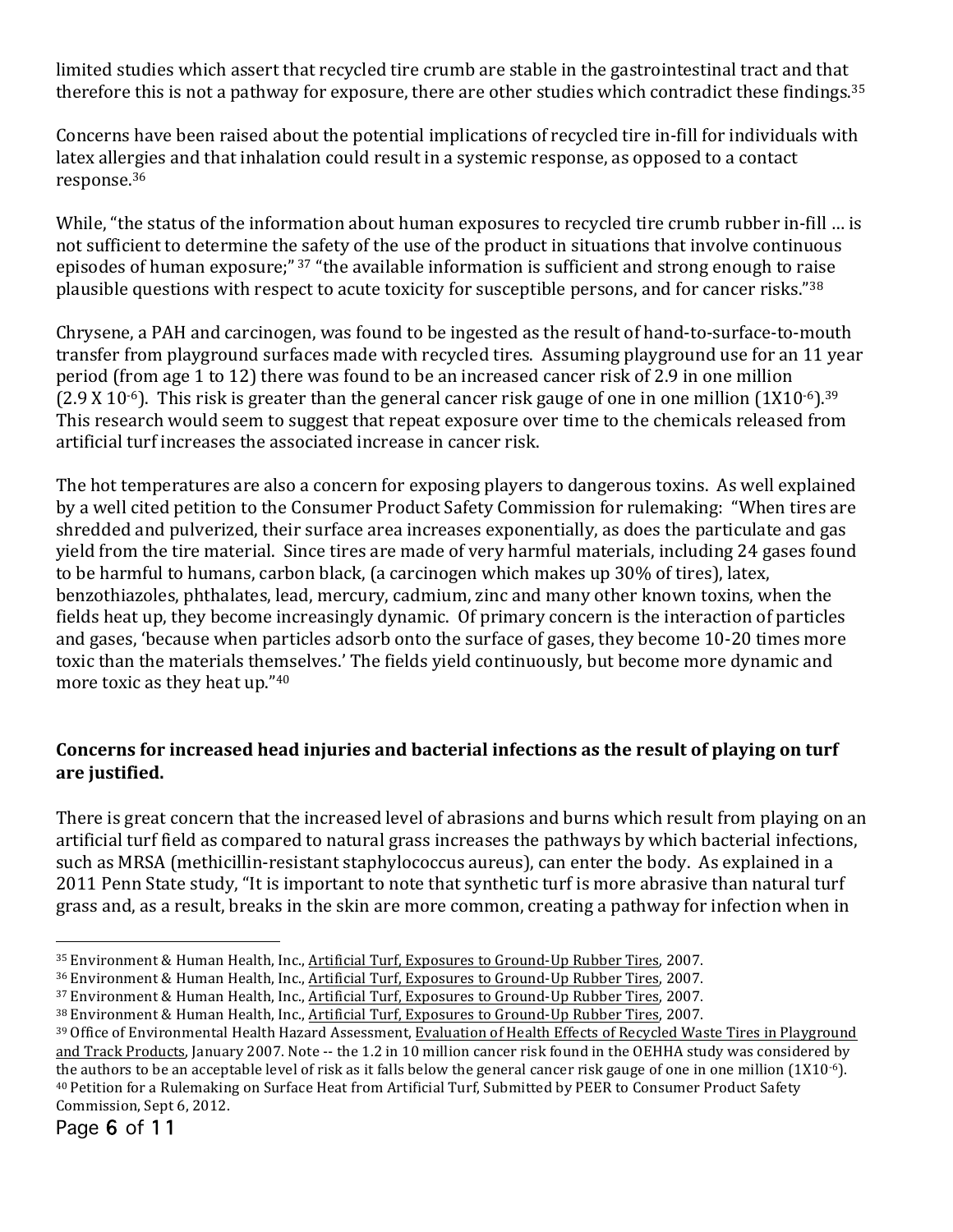contact with an infected surface." <sup>41</sup> There are studies to indicate that turf burns may be facilitating infection by acting as a pathway for infection.<sup>42</sup> Study has found that turf burns increased the risk of infection regardless of the type and timing of care provided the burn.  $43$ 

Older turf fields have been found to have higher microbial populations, as well as higher levels in the higher traffic areas such as the sidelines, thereby suggesting to researchers that microbial populations can accumulate in synthetic turf over time.<sup>44</sup>

Concussions (formally described as Mild Traumatic Brain Injury or MTBI) resulting from sports has, according to the US Centers for Disease Control, reached "epidemic proportions."<sup>45</sup> "'Mild' head traumas, and especially a series of such minor concussions can have long term, negative effects on cognitive function." <sup>46</sup> Study has documented that artificial turf increases the risk of MTBI over natural turf, approximately doubling that risk, as well as causing a greater degree of trauma.<sup>47</sup> According to study, artificial turf presents a 5 times greater risk of the more severe head injury than natural turf, although it is still unknown the particular characteristics of the two surfaces that cause the difference in head injury incidence. <sup>48</sup> Only 31% of the playground surfaces made of recycled tires tested in one research study passed the California State mandated Head Impact Criterion (HIC) of  $\leq$ 1,000. In this same study 100% of the playground surfaces made of wood chips passed the same standard. <sup>49</sup>

## Environmental Impacts previously documented.

While it seems well recognized that there is a limited level of assessment and investigation into the environmental impacts associated with artificial turf, a growing body of scientific analysis is documenting a concerning level of environmental threat and harm and is further demonstrating the need for more research regarding artificial turf and its ramifications for the environment.

<sup>&</sup>lt;sup>41</sup> T.J. Serensits, A.S. McNitt, D.M. Petrunak; Human health issues on synthetic turf in the USA, Dept of Crop and Soil Sciences, The Pennsylvania State University, IMechE Vol 225 Part P: I. Sports Engineering & Technology, Ian 6, 2011. <sup>42</sup> A High Morbidity Outbreak of Methicillin-Resistant *Staphylococcus aureus* among Players on a College Football Team, Facilitated by Cosmetic Body Shaving and Turf Burns, study conducted 2004 for Connecticut Dept of Public Health, Student Health Services of Sacred Heart Univ, Centers for Disease Control and Prevention, Minnesota Dept of Public Health, Los Angeles County Dept of Health Svces; Dr. S.V. Kazakova et.al., A Clone of Methicillin-Resistant *Staphylococcus aureus* among Professional Football Players, The New England Journal of Medicine, Vol 352:468-475 No. 5, Feb. 3, 2005. <sup>43</sup> A High Morbidity Outbreak of Methicillin-Resistant *Staphylococcus aureus* among Players on a College Football Team, Facilitated by Cosmetic Body Shaving and Turf Burns, study conducted 2004 for Connecticut Dept of Public Health,

Student Health Services of Sacred Heart Univ, Centers for Disease Control and Prevention, Minnesota Dept of Public Health, Los Angeles County Dept of Health Syces.

<sup>&</sup>lt;sup>44</sup> J.J. Bass, D.W. Hintze, (2013) "Determination of Microbial Populations in a Synthetic Turf System," Skyline – The Big Sky Undergraduate Journal, Vol. 1, Iss. 1, Art. 1.

<sup>&</sup>lt;sup>45</sup> Dr. M. Shorten, J.A. Himmelsbach, BioiMechanica, Sports Surfaces and the Risk of Traumatic Brain Injury citing the US Centers for Disease Control.

<sup>&</sup>lt;sup>46</sup> Dr. M. Shorten, J.A. Himmelsbach, BioiMechanica, Sports Surfaces and the Risk of Traumatic Brain Injury.

<sup>&</sup>lt;sup>47</sup> Dr. M. Shorten, J.A. Himmelsbach, BioiMechanica, Sports Surfaces and the Risk of Traumatic Brain Injury.

<sup>&</sup>lt;sup>48</sup> Dr. M. Shorten, J.A. Himmelsbach, BioiMechanica, Sports Surfaces and the Risk of Traumatic Brain Injury. See also K.M. Guskiewica, N.L. Weaver, D.A. Padua, W.E. Garrett Jr., Epidemiology of Concussion in Collegiate and High School Football Players, Sep-Oct 2000 & Does the Use of Artificial Turf Contribute to Head Injuries, The Journal of Trauma-Injury, Infection and Critical Care, Oct 2002 for the finding that artificial turf increases the level of injury in comparison to natural grass fields.

<sup>&</sup>lt;sup>49</sup> Office of Environmental Health Hazard Assessment, Evaluation of Health Effects of Recycled Waste Tires in Playground and Track Products, January 2007. Please note that in this study 32 recycled tire playground surfaces were tested as compared to only 5 wood chip playground surfaces.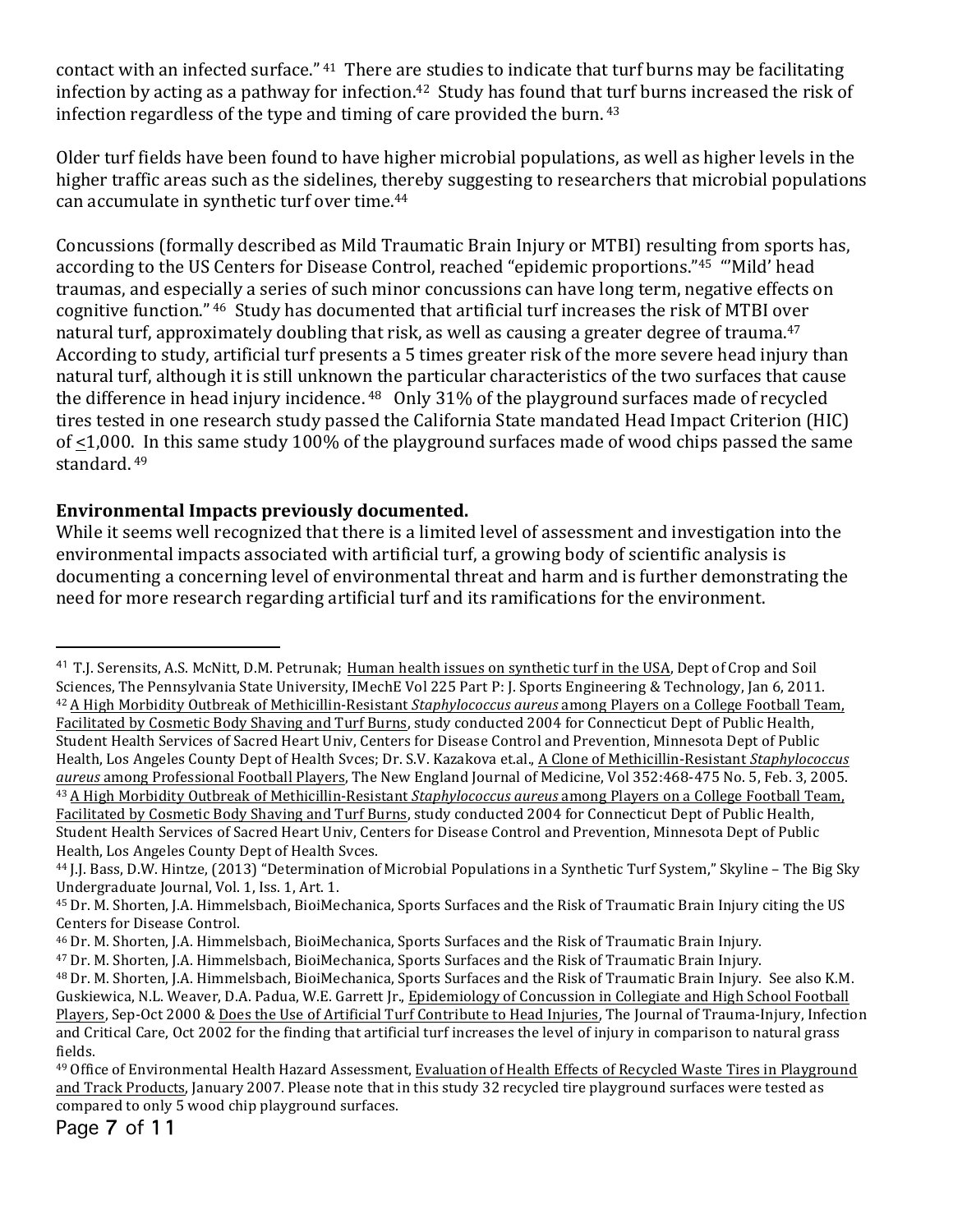The Connecticut Agricultural Experiment Station conclusively found four compounds which outgassed and leached into water from synthetic turf rubber crumb under ambient temperatures:

- $\triangleright$  Benzothiazole (a skin and eve irritant),
- $\triangleright$  Butylated hydroxyanisole (a "recognized carcinogen, suspected endocrine toxicant, gastrointestinal toxicant, immune toxicant, neurotoxicant, skin and sense-organ toxicant"),
- $\triangleright$  n-hexadecane (a severe irritant) &
- $\triangleright$  4-(t-octyl) phenol ("corrosive and destructive to mucous membranes").<sup>50</sup>

As rubber degrades it can leach toxic substances which can contaminate soil, plants and aquatic ecosystems.<sup>51</sup> Study has concluded that the use of tires in artificial turf has the potential to pollute our environment with PAHs, phenols and zinc<sup>52</sup> and that runoff from an artificial turf field draining to a local creek can pose "a positive risk of toxic effects on biota in the water phase and in the sediment."<sup>53</sup> Other metal contaminants found to leach from tire crumb rubber include zinc, selenium, lead and cadmium.<sup>54</sup> Zinc has also been shown to leach from the artificial turf fibers.<sup>55</sup> Extreme temperatures or solvents are not needed to release these metals, volatile organic compounds or semivolatile organic compounds from the rubber in-fill of artificial turf into the air or water – release takes place in ambient air and water temperatures.<sup>56</sup>

"Runoff with high Zn [zinc] from synthetic turf fields may produce adverse effects to plants and aquatic life. This is of particular concern given that the leaching rate of Zn [zinc] from rubber granules can be up to 20 times greater than the leaching rate of Zn from agricultural applications of manure and pesticides."<sup>57</sup> Leaching of substances as the result of surface water runoff from precipitation has, by some researchers, been predicted to be the greatest risk for the environment from artificial turf.  $58$  Study shows there is a risk of local effects for aquatic and sediment dwelling organisms in impacted water courses. <sup>59</sup> Recycled rubber, and associated leachate, has been found to contain a variety of metals (including lead, cadmium, copper, mercury and zinc), as well as organic

54Environment & Human Health, Inc., Artificial Turf, Exposures to Ground-Up Rubber Tires, 2007.

Page 8 of 11

 $\overline{a}$ 50 The Connecticut Agricultural Experiment Station, Examination of Crumb Rubber Produced from Recycled Tires, August 2007; Environment & Human Health, Inc., Artificial Turf, Exposures to Ground-Up Rubber Tires, 2007.

<sup>51</sup> Quoting Dr. Linda Chalker-Scott, Washington State University -- Turfgrass Resource Center, Facts About Artificial Turf and Natural Grass; T. Kallqvist, Norwegian Institute for Water Research(NIVA), Environmental Risk Assessment of Artificial Turf Systems, December 2005, p. 17.; Connecticut Agricultural Experiment Station, Examination of Crumb Rubber Produced from Recycled Tires.

<sup>52</sup> T. Kallqvist, Norwegian Institute for Water Research(NIVA), Environmental Risk Assessment of Artificial Turf Systems, December 2005, p. 5; T. Edeskar, Lulea University of Technology, Technical and Environmental Properties of Tyre Shreds Focusing on Ground Engineer Application, 2004 as cited in KEM, Swedish Chemicals Agency, Facts: Synthetic Turf, April 2007.

<sup>53</sup> T. Kallqvist, Norwegian Institute for Water Research (NIVA), Environmental Risk Assessment of Artificial Turf Systems, December 2005, p. 6.

<sup>55</sup> T. Kallqvist, Norwegian Institute for Water Research (NIVA), Environmental Risk Assessment of Artificial Turf Systems, December 2005, p. 17.

<sup>56</sup> Environment & Human Health, Inc., Artificial Turf, Exposures to Ground-Up Rubber Tires, 2007.

<sup>57</sup> J. Zhang, I. Han, L. Zhang, W. Crain, "Hazardous Chemicals in synthetic turf materials and their bioaccessibility in digestive fluids," Journal of Exposure Science and Environmental Epidemiology (2008)

<sup>58</sup> T. Kallqvist, Norwegian Institute for Water Research (NIVA), Environmental Risk Assessment of Artificial Turf Systems, December 2005, p. 5; NIVA (The Norwegian Institute for Water Research), Evaluation of the Environmental Risks of Synthetic Turf, 2005; KEM, Swedish Chemicals Agency, Facts: Synthetic Turf, April 2007.

<sup>59</sup> T. Kallqvist, Norwegian Institute for Water Research(NIVA), Environmental Risk Assessment of Artificial Turf Systems, December 2005, p. 5; NIVA (The Norwegian Institute for Water Research), Evaluation of the Environmental Risks of Synthetic Turf, 2005, as cited by KEM, Swedish Chemicals Agency, Facts: Synthetic Turf, April 2007; KEM, Swedish Chemicals Agency, Facts: Synthetic Turf, April 2007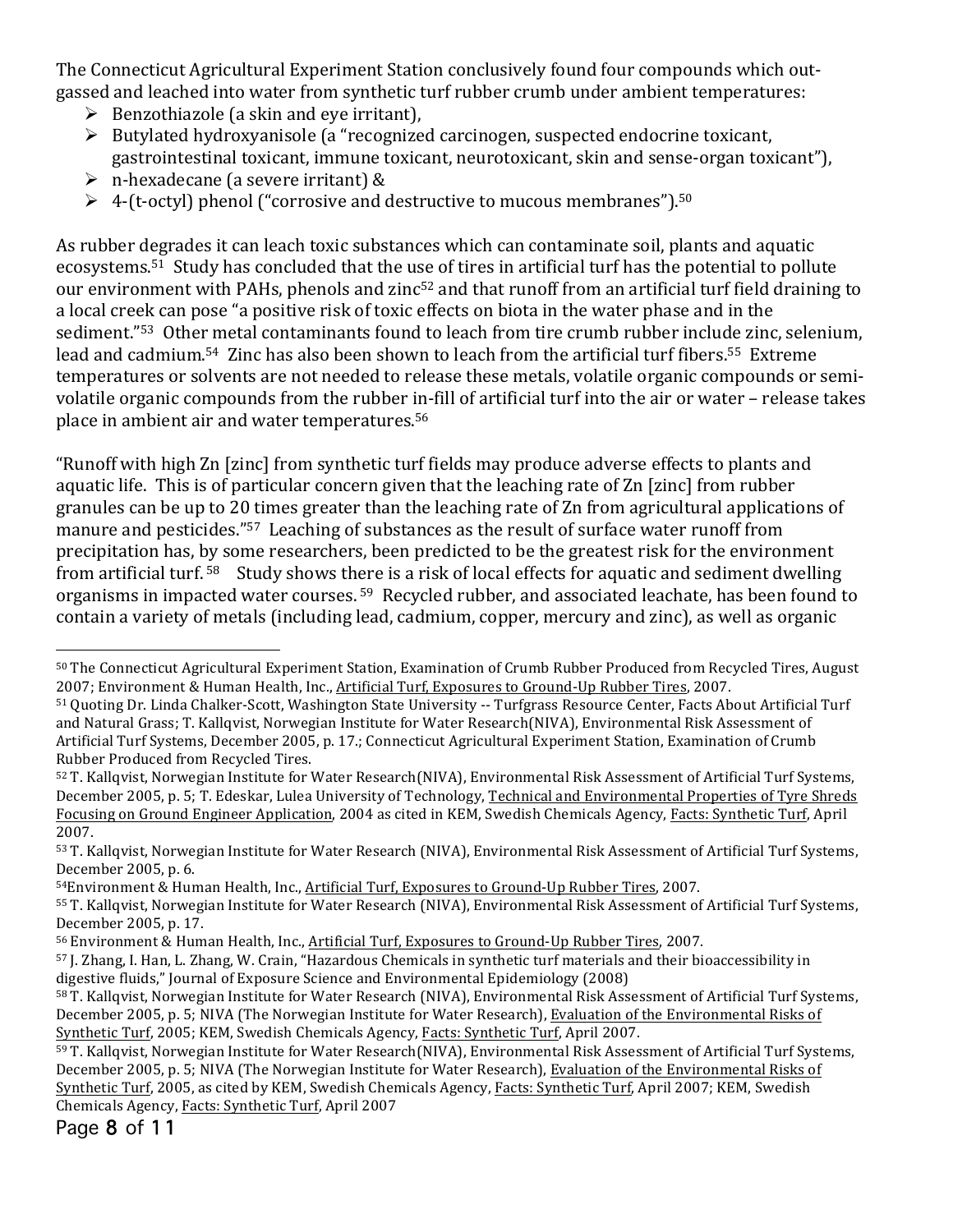pollutants such as PAHs, phthalates, 4-t-octylphenol and iso-nonyphenol. <sup>60</sup> The leaching of zinc has been determined to be of major environmental concern.<sup>61</sup> The leaching of zinc increases as the rubber infill weathers over time,<sup>62</sup> it is likely this is the same for other contaminants. While Zinc contributes the most risk, phenols (specifically octylphenol) and PAHs are also of concern. 63 Of the organic compounds at issue, Octylphenol represents the greatest risk, and possibly could occur at levels where hormone disrupting effects are a concern. <sup>64</sup> The varying content of tires makes this threat a moving target.

The Norwegian Institute for Water Research has determined that it is "appropriate to perform a risk assessment which covers water and sediments in watercourses which receive run-off from artificial turf pitches."65

While recycled rubber is a greater source of pollution, newly manufactured rubber also contains level of hazardous substances; in the case of zinc and chromium the levels of recycled and newly manufactured rubber are comparable.<sup>66</sup>

It is predicted that chemicals leaching from synthetic turf materials occurs slowly, and as a result the environmental harms may take place over many years.<sup>67</sup>

Leaching may not be the only source of water contamination from artificial turf. As the artificial turf is used there is a level of "erosion" that takes place and can result in fine particles that could be carried to local waterways. This source of contamination needs study. $68$ 

The synthetic grass fibers can also be a significant source of pollution, particularly zinc, albeit significantly lesser amounts leach from the synthetic grass than the rubber infill.<sup>69</sup>

When talking about the use of ground rubber as a supplement to planting soils the North Carolina Department of Agriculture and Consumer Services sent out a notice identifying the risk that zinc leaching from the rubber causes a decline in plant growth "directly attributable to zinc toxicity."<sup>70</sup>

 $60$  T. Kallqvist, Norwegian Institute for Water Research (NIVA), Environmental Risk Assessment of Artificial Turf Systems, December 2005, p. 7.

 $61$  INTRON, Environmental and Health Risks of Rubber Infill, rubber crumb from car tyres as infill on artificial turf, February 9, 2007.

 $62$  INTRON, Environmental and Health Risks of Rubber Infill, rubber crumb from car tyres as infill on artificial turf, February 9, 2007. 

<sup>63</sup> NIVA (The Norwegian Institute for Water Research), Evaluation of the Environmental Risks of Synthetic Turf, 2005, as cited by KEM, Swedish Chemicals Agency, Facts: Synthetic Turf, April 2007.

<sup>64</sup> T. Kallqvist, Norwegian Institute for Water Research (NIVA), Environmental Risk Assessment of Artificial Turf Systems, December 2005, p. 17.

<sup>&</sup>lt;sup>65</sup> T. Kallqvist, Norwegian Institute for Water Research (NIVA), Environmental Risk Assessment of Artificial Turf Systems, December 2005, p. 8.

<sup>&</sup>lt;sup>66</sup> Byggforsk, SINTEF Building and Infrastructure, Potential Health and Environmental Effects Associated with Synthetic Turn Systems, 2004, as referenced in KEM, Swedish Chemicals Agency, Facts: Synthetic Turf, April 2007.

 $67$  T. Kallqvist, Norwegian Institute for Water Research(NIVA), Environmental Risk Assessment of Artificial Turf Systems, December 2005, p. 5; NIVA (The Norwegian Institute for Water Research), Evaluation of the Environmental Risks of Synthetic Turf, 2005, as cited by KEM, Swedish Chemicals Agency, Facts: Synthetic Turf, April 2007.

 $68$  T. Kallqvist, Norwegian Institute for Water Research (NIVA), Environmental Risk Assessment of Artificial Turf Systems, December 2005, p. 18.

 $69$  Byggforsk, SINTEF Building and Infrastructure, Potential Health and Environmental Effects Associated with Synthetic Turn Systems, 2004, as referenced in KEM, Swedish Chemicals Agency, Facts: Synthetic Turf, April 2007.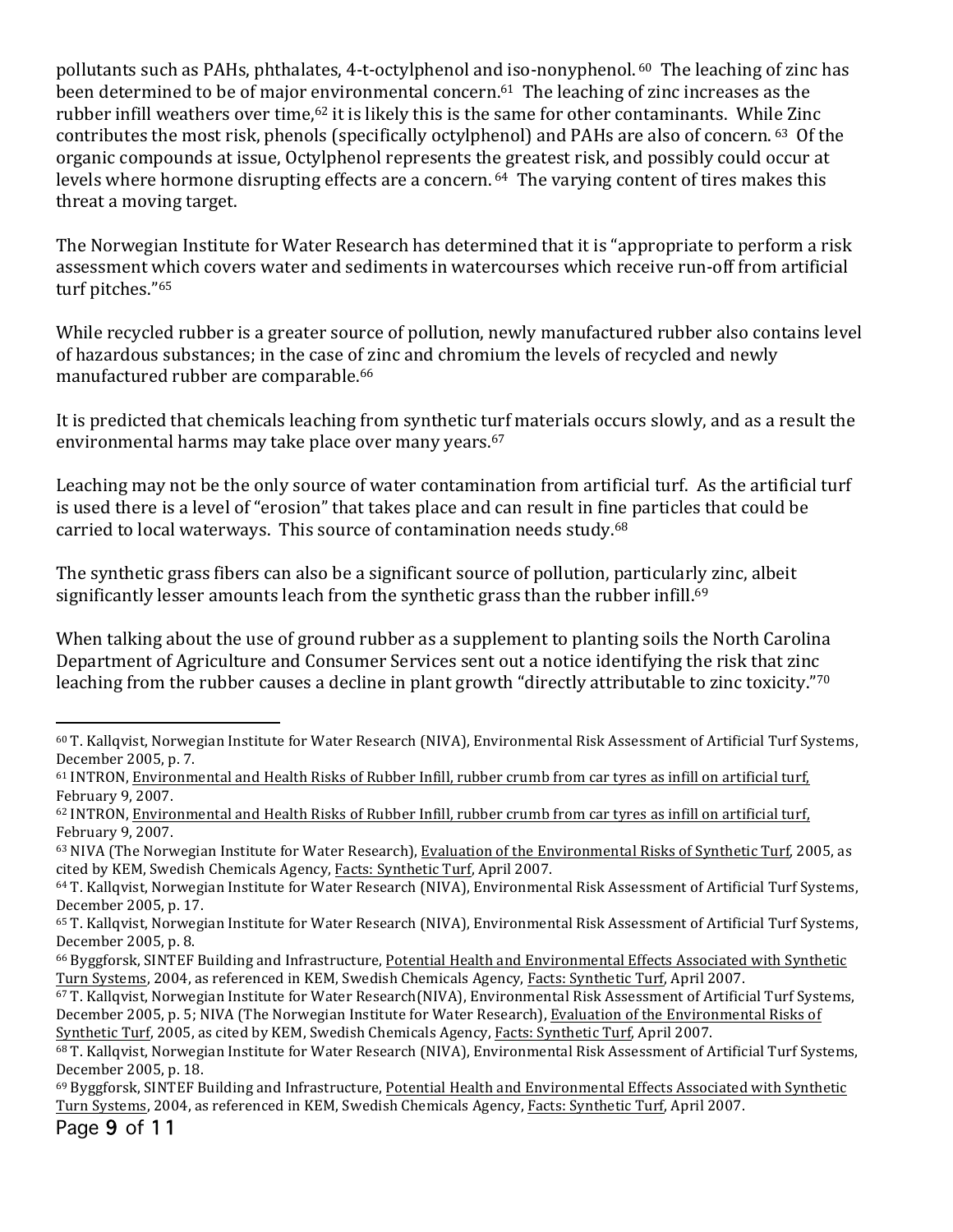A Case Study conducted by a group of "physicians and public health professionals working with the U.S. Environmental Protection Agency's Region Pediatric Environmental Health Specialty Unit" found that they could not secure the research and information necessary to establish the safety in use with children of tire crumb used as playground surface.<sup>71</sup> "The use of recycled tire crumb products on playgrounds has had little health investigation. The major unresolved concern is the potential for latex allergy with short-term dermal exposure." 72 "No published information is available specifically regarding exposure to crumb rubber constituents from use of the product on playgrounds."  $73$ 

Analyses conducted at the Environmental and Occupational Health Sciences Institute of Rutgers University found the crumb rubber from artificial turf to contain high levels of PAHs, as well as zinc and arsenic.<sup>74</sup> PAHs found to be contained in the crumb rubber "were above the concentration levels that the New York State Department of Environmental Conservation (DEC) considers sufficiently hazardous to public health to require their removal from contaminated soil sites. It is highly likely that all six PAHs are carcinogenic to humans." <sup>75</sup> "The analyses also revealed levels of zinc in both samples that exceed the DEC's tolerable levels." 76 The researchers associated with these findings were careful to state "We want to emphasize that the findings are preliminary. PAHs in rubber might not act the same way as in soil, and we do not yet have information on the ease with which the PAHs in these rubber particles might be absorbed by children or adults -- by ingestion, inhalation, or absorption through the skin. However, the findings are worrisome. Until more is known, it wouldn't be prudent to install the synthetic turf in any more parks."  $77$ 

75 Junfeng Zhang, professor and acting chair, Department of Environmental and Occupational Health, the School of Public Health, the University of Medicine and Dentistry of New Jersey and Rutgers University & William Crain, professor of psychology at The City College of New York, president of Citizens for a Green Riverside Park, Hazardous Chemicals in Synthetic Turf, 2006, analyses conducted at at the Environmental and Occupational Health Sciences Institute of Rutgers.

Page 10 of 11

<sup>70</sup> M. Ray Tucker, Agronomist, Ground Rubber: Potential Toxicity to Plants, Media Notes for North Carolina Growers, North Carolina Dept of Agriculture & Consumer Services, April 1997.

 $71$  M.E. Anderson et al, A Case Study of tire Crumb Use on Playgrounds: Risk Analysis and Communication When Major Clinical Knowledge Gaps Exist, Environmental Health Perspectives, Vol 114, No. 1, January 2006.

<sup>72</sup> M.E. Anderson et al, A Case Study of tire Crumb Use on Playgrounds: Risk Analysis and Communication When Major Clinical Knowledge Gaps Exist, Environmental Health Perspectives, Vol 114, No. 1, January 2006.

<sup>73</sup> M.E. Anderson et al, A Case Study of tire Crumb Use on Playgrounds: Risk Analysis and Communication When Major Clinical Knowledge Gaps Exist, Environmental Health Perspectives, Vol 114, No. 1, January 2006.

 $74$  Junfeng Zhang, professor and acting chair, Department of Environmental and Occupational Health,

the School of Public Health, the University of Medicine and Dentistry of New Jersey and Rutgers University & William Crain, professor of psychology at The City College of New York, president of Citizens for a Green Riverside Park, Hazardous Chemicals in Synthetic Turf, 2006, analyses conducted at at the Environmental and Occupational Health Sciences Institute of Rutgers.

<sup>76</sup> Junfeng Zhang, professor and acting chair, Department of Environmental and Occupational Health, the School of Public Health, the University of Medicine and Dentistry of New Jersey and Rutgers University & William Crain, professor of psychology at The City College of New York, president of Citizens for a Green Riverside Park, Hazardous Chemicals in Synthetic Turf, 2006, analyses conducted at at the Environmental and Occupational Health Sciences Institute of Rutgers.

<sup>77</sup> Junfeng Zhang, professor and acting chair, Department of Environmental and Occupational Health, the School of Public Health, the University of Medicine and Dentistry of New Jersey and Rutgers University & William Crain, professor of psychology at The City College of New York, president of Citizens for a Green Riverside Park, Hazardous Chemicals in Synthetic Turf, 2006, analyses conducted at at the Environmental and Occupational Health Sciences Institute of Rutgers.